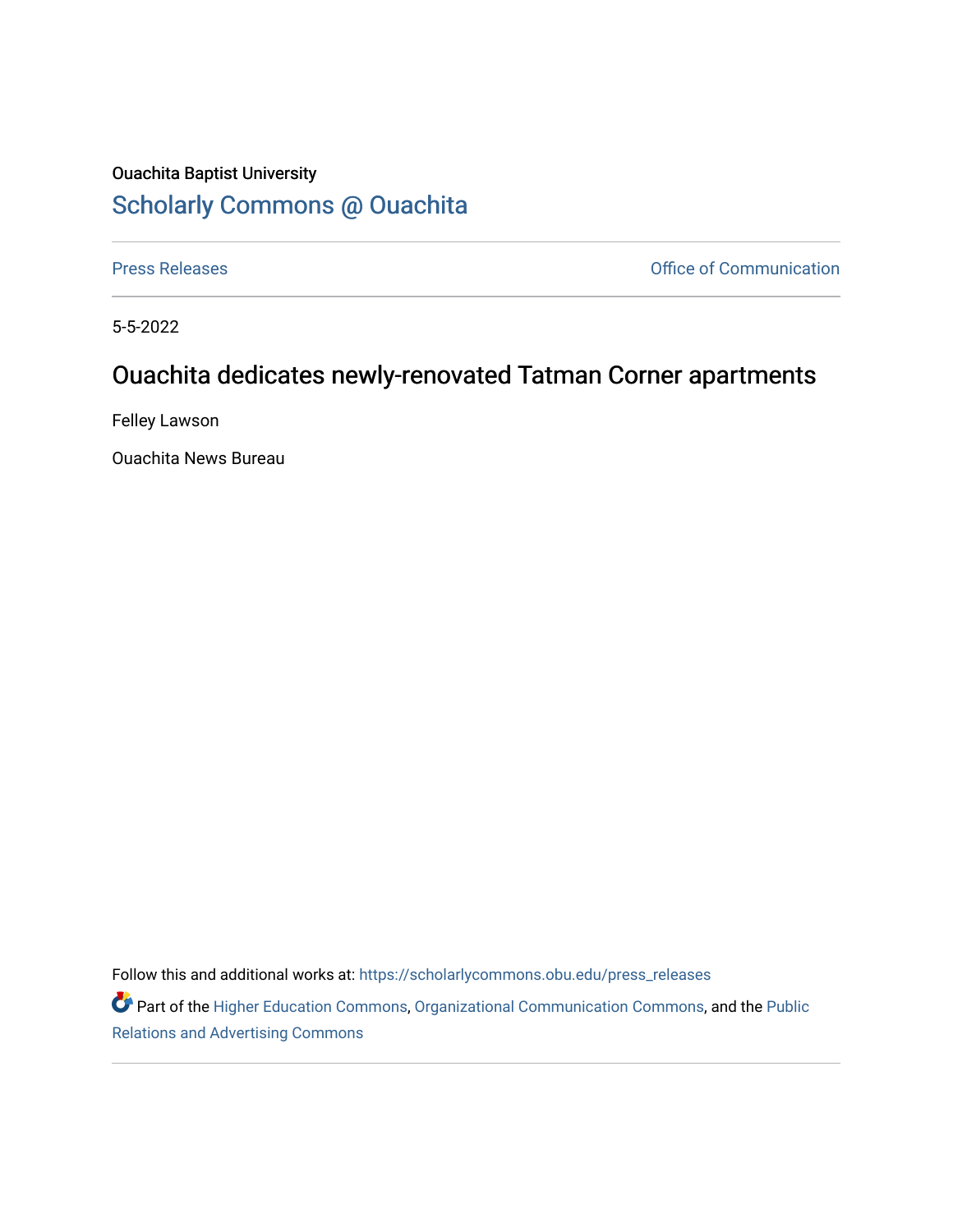



For immediate release **Ouachita dedicates newly-renovated Tatman Corner apartments** *By Felley Lawson* May 5, 2022 For more information, contact OBU's news bureau at [newsbureau@obu.edu](mailto:newsbureau@obu.edu) or (870) 245-5206

ARKADELPHIA, Ark.—Ouachita Baptist University welcomed community leaders to the newly-updated Tatman Corner student apartments April 15 for a dedication and ribbon-cutting ceremony. The event honored the Tatman family's gift to the university and celebrated additional improvements to student housing.

Formerly known as Pine Square, the 16-unit complex is now part of Ouachita's campus. It sits at the corner of 6<sup>th</sup> and Hardin streets on land that has belonged to the Tatman and McMillan families of Arkadelphia for more than 120 years. Working with the Arkansas Baptist Foundation, Scott and Kim Tatman transferred ownership of the apartments and the lot to Ouachita in 2020. The complex was renamed Tatman Corner in honor of their gift.

Updates to the 40-year-old units include the addition of energy-efficient windows and siding, vinyl plank flooring, stainless steel appliances, and granite kitchen and bathroom countertops. Scott Nelson of Scott Nelson Construction served as contractor for the project.